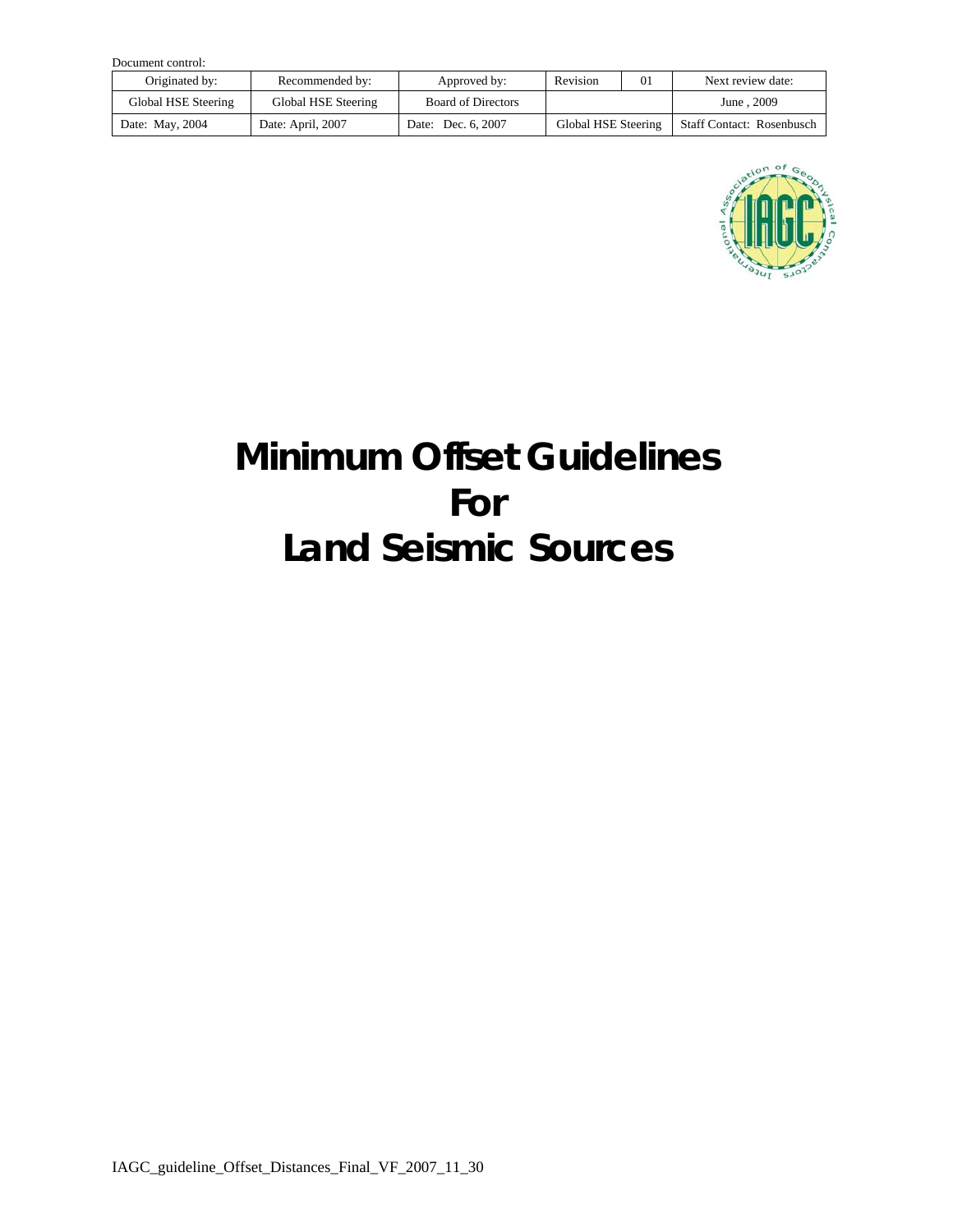## **CONTENTS**

|  | <b>PAGE</b> |
|--|-------------|
|--|-------------|

| Introduction                                                                                                                                                                                                                                                                         | $\overline{2}$ |
|--------------------------------------------------------------------------------------------------------------------------------------------------------------------------------------------------------------------------------------------------------------------------------------|----------------|
| Objective                                                                                                                                                                                                                                                                            | $\overline{2}$ |
| Scope                                                                                                                                                                                                                                                                                | $\overline{2}$ |
| <b>Application</b>                                                                                                                                                                                                                                                                   | 3              |
| Methodology                                                                                                                                                                                                                                                                          | 3              |
| <b>Airblast</b>                                                                                                                                                                                                                                                                      | 6              |
| <b>Standards</b>                                                                                                                                                                                                                                                                     | 8              |
| <b>Human factors</b>                                                                                                                                                                                                                                                                 | 11             |
| Competence                                                                                                                                                                                                                                                                           | 13             |
| Instrumentation                                                                                                                                                                                                                                                                      | 13             |
| <b>Appendices</b>                                                                                                                                                                                                                                                                    | 15             |
| Appendix 1 - U.S. Bureau of Mines [USBM] Standard<br>Appendix 2 - DIN 4150 Standard<br>Appendix 3 - British [BS] Standard<br>Appendix 4 - New Zealand [NZ] Standard<br>Appendix 5 - IN Standard<br>Appendix 6 - Australian Standard<br>Appendix 7 – Listing of Vibrometric Companies |                |

Appendix 8 – Listing of Vibrometric Equipment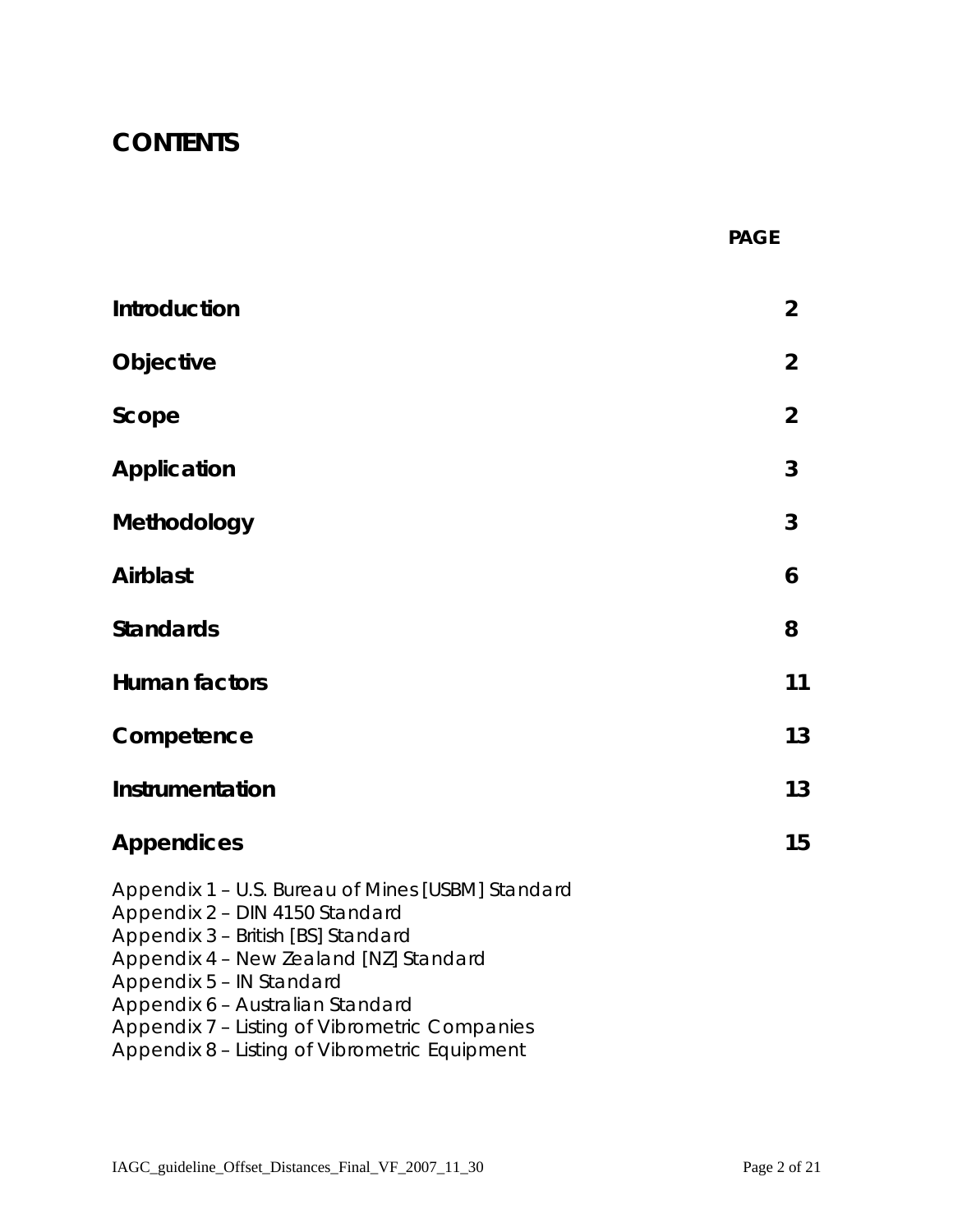## **INTRODUCTION**

These guidelines have been produced at the request of the IAGC HSE Sub-Committee to replace the minimum offset distance tables which were contained in previous editions of the IAGC HSE Manual.

The guidelines do not state or recommend distances; instead they describe recommended techniques and standards to be followed. The standards are based on particle velocity.

There is a vast array of minimum offset information in existence and in use around the world. These guidelines are intended to be a new global industry standard.

This document also discusses the related subjects of air-blast and human factors and mentions use of explosives near fishing zones. It does not discuss effects on animals.

While compliance with these guidelines will ensure no damage, this will not ensure any complaints or legal proceedings. If an operation is following their own best practice monitoring, not these guidelines, it does not imply that they are at fault.

## **OBJECTIVE**

These guidelines are intended for acceptance by authorities worldwide as the best practice standard to which seismic contractors should comply.

Demonstration of compliance by the seismic contractor should contribute to the avoidance of legal proceedings and in any litigation assist to prove that the seismic contractor performed with due diligence to industry standard with no issue of negligence.

It is intended that the guidelines will be included in contract specifications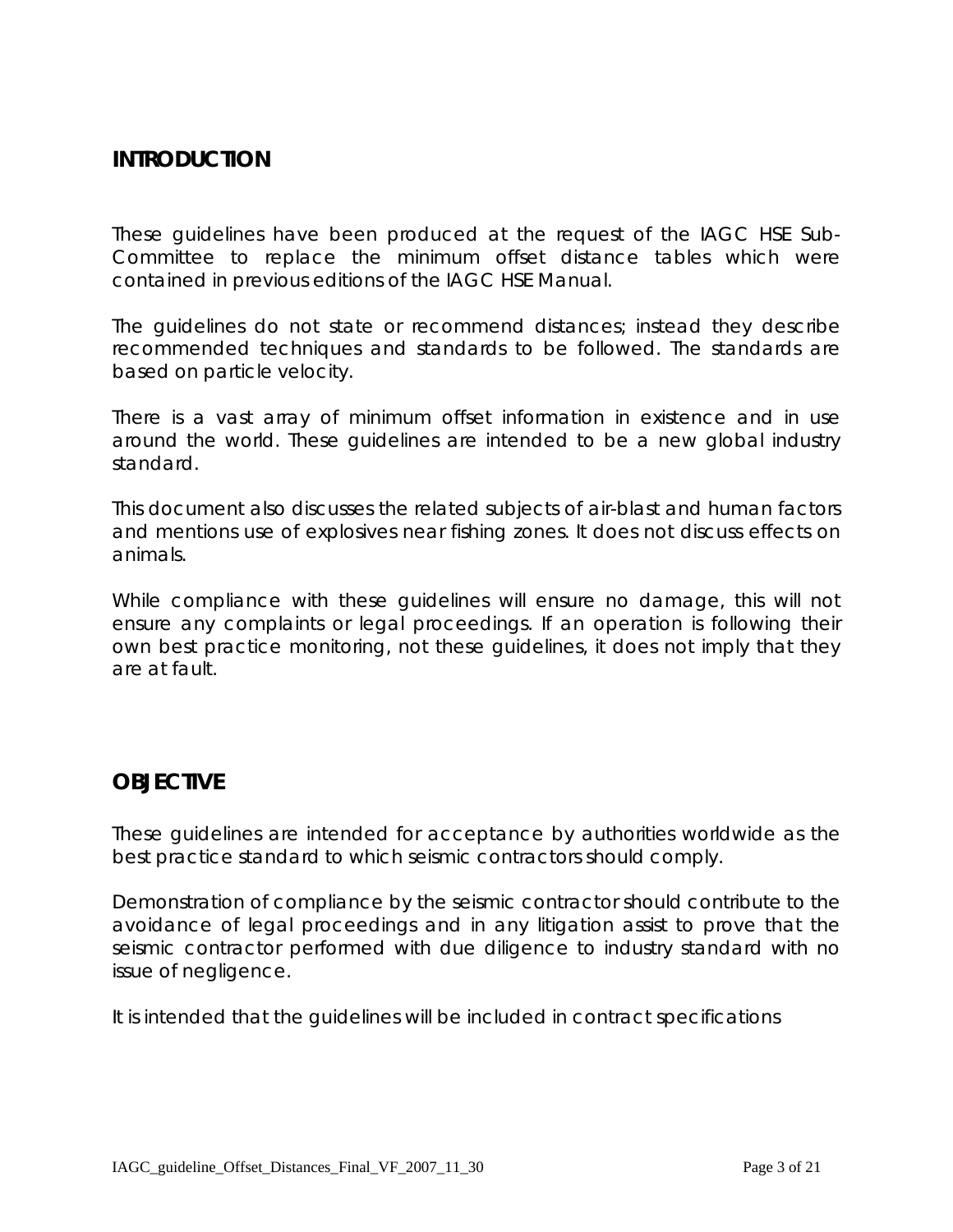## **SCOPE**

The guidelines are applicable to all land seismic sources.

#### **APPLICATION**

Clearly in remote areas of limited infrastructure there will be no requirement to apply these guidelines. The scale of any study or active particle velocity monitoring will be dependent upon both the degree of infrastructure and the applicable jurisdiction.

It is preferable that the physical locations subject to these guidelines be discussed and wherever possible referred in the seismic acquisition contract. This should note the scale of application required [pre-start velocity study / active monitoring].

The effects of the seismic source may be described in the environmental impact assessment and/or project risk assessment. The offset control standards and techniques may be described in the project environmental plan or project HSE plan. This is the preferred mode of assessing and documenting this aspect.

#### **METHODOLOGY**

There are four interrelated parameters that may be used in order to define ground vibration magnitude at any location. These are:

- Particle Displacement the distance that a particle moves before returning to its original position, normally measured in millimetres [mm].
- Particle Velocity the rate at which particle displacement changes, normally measured in millimetres per second [mm/s]. Peak particle velocity is normally measured.
- Particle acceleration the rate at which the particle velocity changes, measured in millimetres per second squared [mms-2].
- Frequency the number of oscillations per second that a particle undergoes measured in Hertz [Hz].

In all standards the preferred parameter of measurement is peak particle velocity [ppv]. The measurement of particles by vibration waves is usually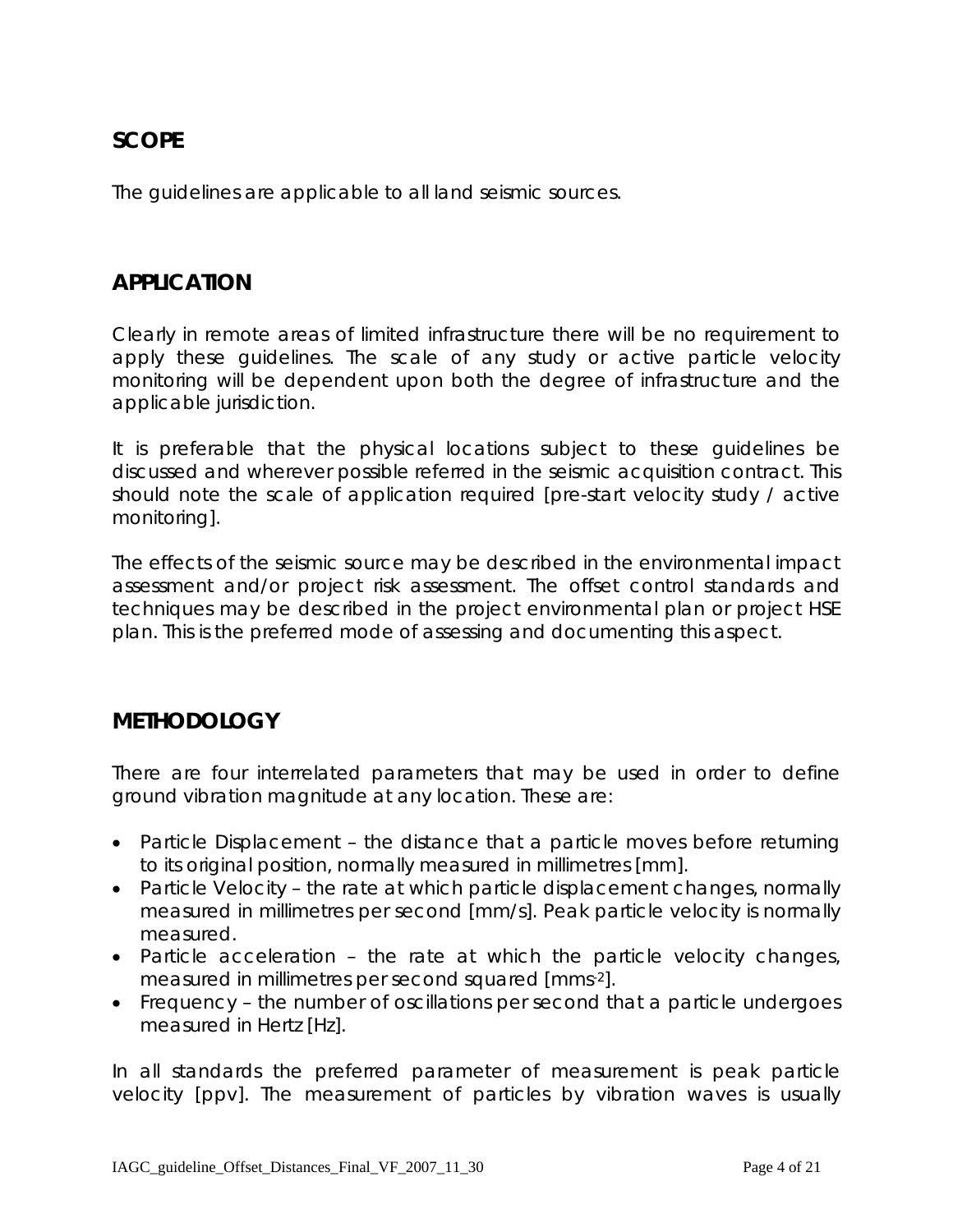measured in 3 mutual perpendicular directions, as particles will be oscillating in 3 dimensions. These are:

- Longitudinal [sometimes termed radial] backwards and forwards particle motion in the same direction that the vibration wave is travelling.
- Vertical up and down movement perpendicular to the direction the vibration wave is travelling.
- Transverse left and right particle movement perpendicular to the direction the vibration wave is travelling.

Unless specified in the applicable local standard, data should be recorded outside of property or structures at ground surface immediately at the closest façade to the source location. Measurements should not be taken remotely from the structure or at a given distance from the source.

Magnification effects may occur with levels from 0.5 to 2.0 most likely within low rise residential type structures. The actual magnification will depend on many factors but primarily the frequency content, the duration of the incoming vibration and the natural frequencies of the building or structure. In terms of damage, magnification effects are well known and allowed for in the relevant standards.

The frequency content of source vibration is a significant factor in determining magnification levels and both human and structural response to vibration. This is reflected in the standards.

The geology of the intervening ground will largely determine the manner in which the vibration is transmitted and the characteristics including frequency content and magnitude at any given distance. The more competent and less weathered the rock mass then the greater is the propagation velocity. As velocities vary both within one rock type and between types can be significant, site specific measurements are important.

Water wells and aquifers exhibit a constrained response when subject to ground vibration, they move in concert with the geologic material that surrounds them and in general this geologic material surrounding the well must be disrupted to cause damage to water well. Furthermore, the ground motion velocity greatly attenuates with depth. The largest effect on vibration attenuation with depth is the geometric relationship with the charge. In most cases, except where the direct ray path is significant shorter, measurement of ppv at the well head will be satisfactory.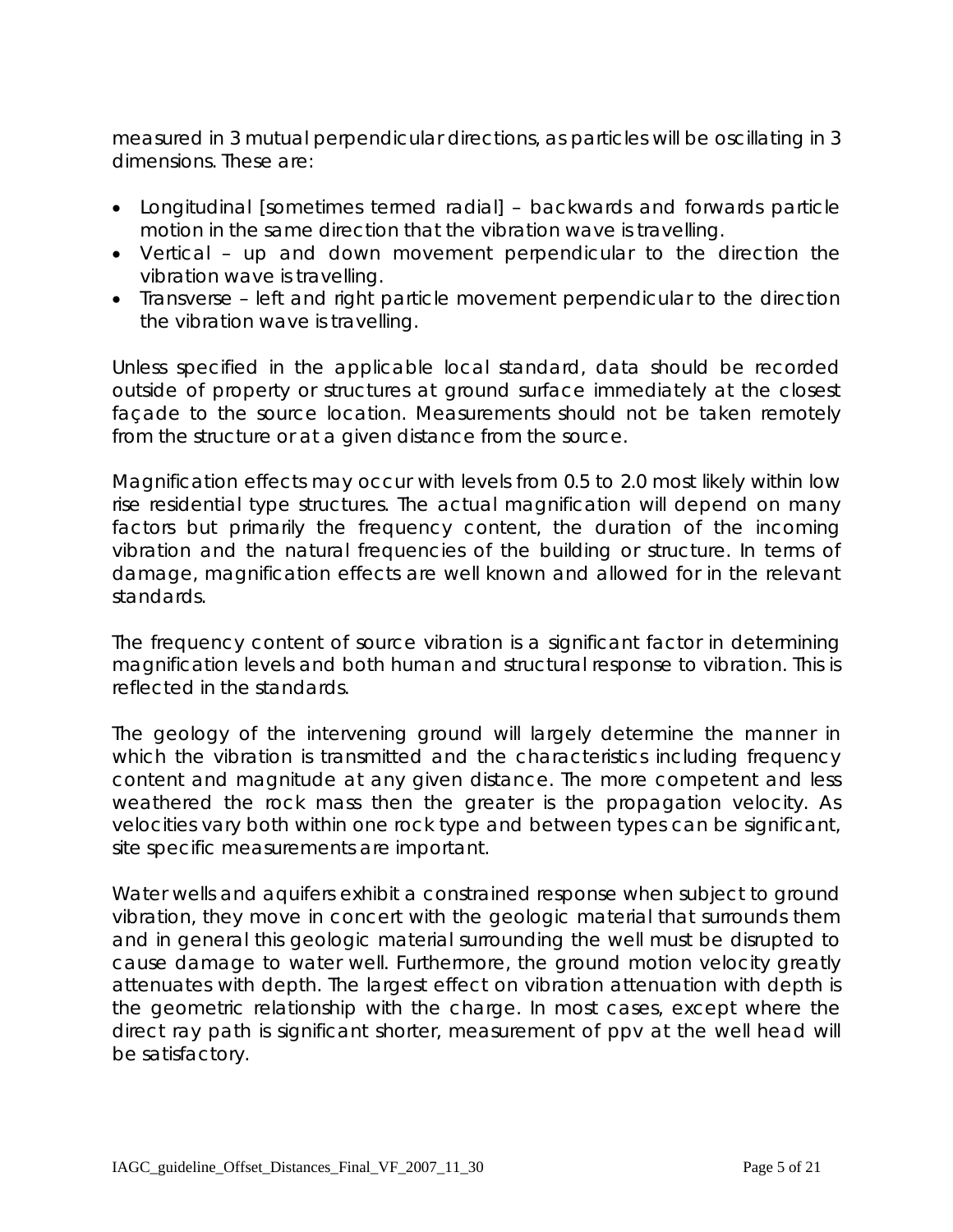In the past, formulae were often used which related ppv to distance and charge size, possibly with the inclusion of a geological factor. These are no longer recommended.

Wherever possible the local particle velocity standard should be applied, such as the US Bureau of Mines [USBM], DIN 4150 etc. A listing and references to available standards are included in the appendices.

When operating in regions where there is no regulatory standard then the decision on which standard will be applied to the seismic contract should be made by and in consultation with the client and government agencies. In case of conflicting standards then the most stringent should be applied.

As the standards require varied particle measurement methods, it is essential that the seismic contractor establishes and follows a precise procedure.

The methodology to be used may include pre-survey condition inspections, presurvey studies, active or passive monitoring and post-acquisition inspection. The procedure established will obviously be dependant on the methodology utilised, for example preparation of offset distance tables from a pre-survey study, or direct control of vibrator force levels from real-time active vibrometric monitoring.

Sensitive sites, such as world heritage sites may require additional controls. Such sites must be identified and controls agreed with the stakeholders before acquisition.

If previous study or data information is to be used then seasonal and any other variances must be considered and this documented in the acquisition contract or project plan.

It may be necessary for the contractor to later demonstrate and verify due diligence to the procedure.

#### **MEASUREMENT TYPES**

#### Pre-Survey Condition Inspections

Prior to a survey the operator may choose to photograph or video the condition of the points of concern potentially affected by a survey. Care should be taken to show time and date of inspection. Still photographs or video of streets and adjacent structures provide a base line for comparison of conditions.

#### Pre-Survey Studies

IAGC\_guideline\_Offset\_Distances\_Final\_VF\_2007\_11\_30 Page 6 of 21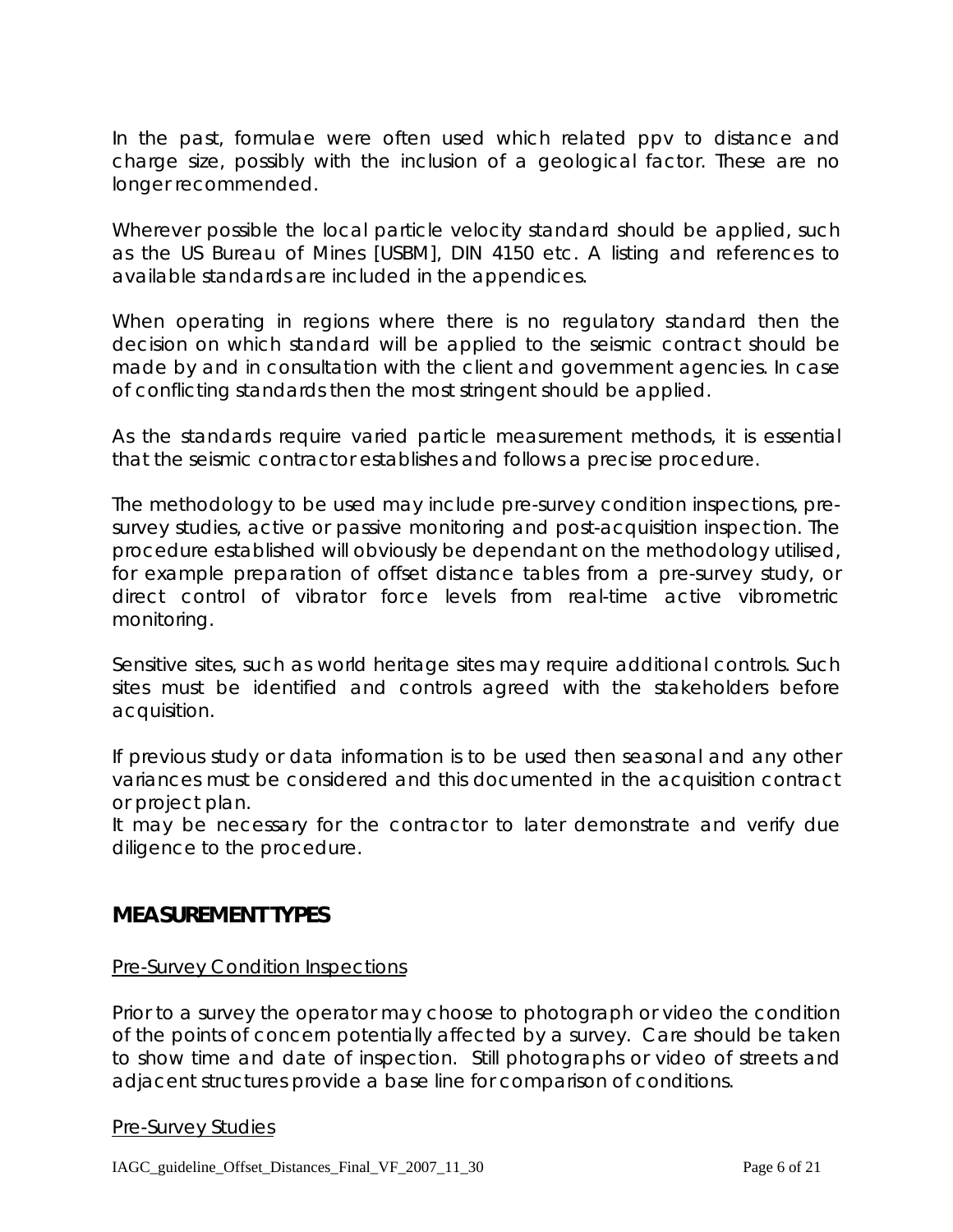One level of protection for the seismic contractor and client is to perform a ground motion attenuation study. A statistically valid study will demonstrate safe approach distances to points of concern based on the applicable regulatory standard (USBM, DIN 4150, etc.). This type of study measures ground motion at a range of distances and performs a least-squares linear regression of the data to determine safe approach distances to the points of concern. Special care must be taken to assure an appropriate number of valid data points are taken for a statistically valid analysis.

Pre-Survey studies are site specific and often it is necessary to conduct separate studies in varying conditions on the same project. Typically these areas vary from low wetland to high, dry mesa or ridge-top conditions.

Unexpectedly high vibration levels often occur when a structure is at a different elevation (notably when higher) than that of the SP/VP.

Such studies may be relatively costly as they may require a full set of vibrators for a number of days in the differing terrain types. Analysis of existing data sets may be useful.

#### Active Monitoring

The highest level of liability protection for the seismic contractor and client is to actively monitor ground motion at the closest points of concern while the survey is being conducted. Ground vibration monitoring should demonstrate compliance with applicable regulatory standards. Safe approach distances should be determined on a site specific basis using the methodology described in the above "Pre-Survey Studies" section. Active monitoring should include measurement of ground motion, air overpressure where applicable, and accurate field notes.

#### Post Acquisition Inspection

Post acquisition inspections are often termed damage claims. Post acquisition inspection will be necessary if the owner of the property is alleging damage. A sampling post acquisition inspection is considered good practice to verify that the methodology, assumptions and processes have been effective.

#### Documentation of Results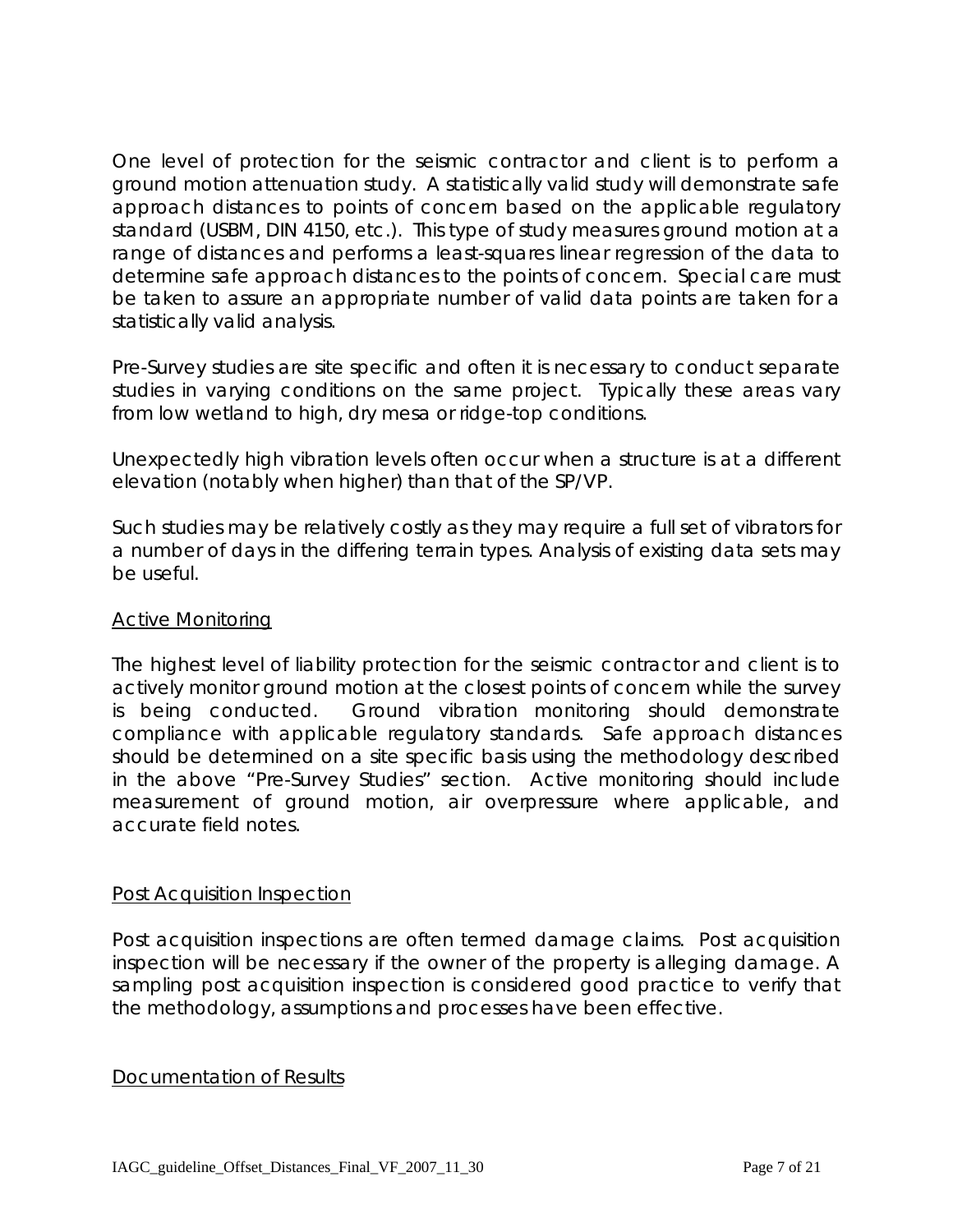All monitoring documents, inspection photographs, video tapes, diagrams and field notes should be incorporated into an organized report that is signed by the individual(s) conducting the work. Calibration certificates may be included.

## **PHOTOGRAPHS**

Digital photographs, recorded pre and post-seismic acquisition, are a tool which can provide inexpensive and irrefutable evidence. Photographs must be date stamped and as with all other techniques must be recorded as part of a welldesigned and controlled procedure. Care must be taken to recognize limitations restricting inspections due to adverse weather and seasonal variations.

## **AIRBLAST**

Airblast, commonly known as "air overpressure" or "concussion", is an impulsive airborne shock wave generated by an explosive blast as a result of rock fragmentation and movement, as well as escaping gasses. Airblast varies widely in generation, propagation, and effects on humans and structures. Abnormal levels of airblast sometimes occur far from a blast source, and so they can involve a much larger area than is usually associated with ground-borne vibrations. Weather conditions can cause anomalous airblast propagation through focusing caused by temperature inversions, overcast conditions, and intensification from wind. Similarly, terrain can cause intensification through focusing. The level and character of an airblast are also strongly affected by the degree of explosive confinement afforded by the burden, stemming, and geologic conditions. The use of surface detonating cord (especially uncovered) may also have a significant effect on airblast and especially annoyance.

The general airblast can be characterized as an impulsive noise primarily in the infrasonic range. Most of the energy in an airblast is inaudible, because its frequency content is below the range of human hearing (20 Hz to 20 kHz). Because the airblast is generally below the range of hearing, a resident is unable to differentiate between the airblast and ground motion effects.

Airblast can be separated into high (> 6 Hz) and low (< 2 Hz) frequency types. "Both types are dominated by low-frequency energy (below 2 Hz), but the former has a secondary band of frequencies (over 6 Hz), which is less than 15 dB below the low-frequency energy level. The higher frequency type airblast is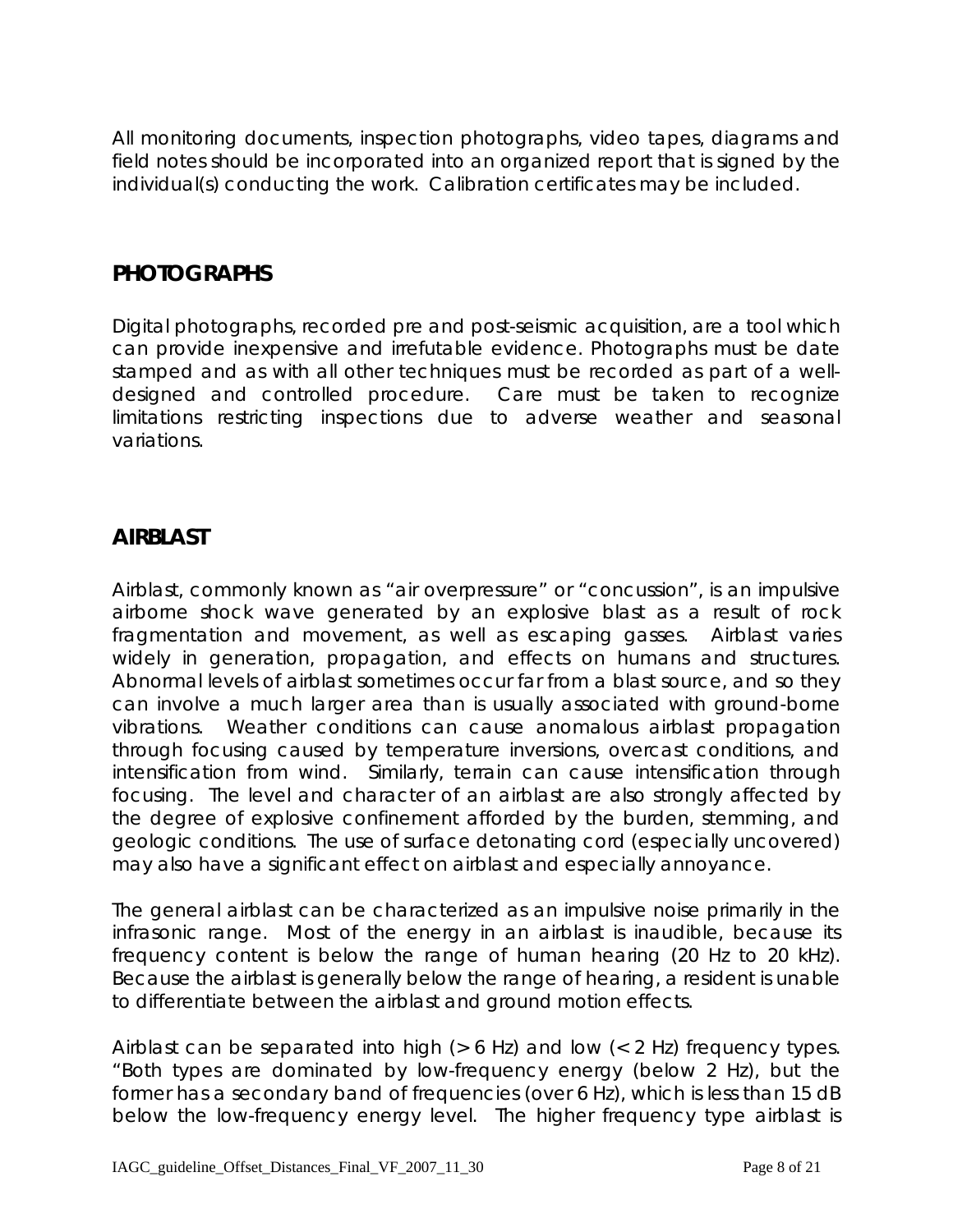more troublesome because of its energy in the resonant frequency range of structures. The high frequency airblast is generated by the gas releases. A general swelling of the shot area generates the low frequency airblast.

Glass is the element in a typical home most sensitive to airblast damage. Structural damage due to airblast (such as plaster cracking) is extremely rare and is always accompanied by extensive window breakage. Imagined damage from airblast is common because of the perceptible nature of the event.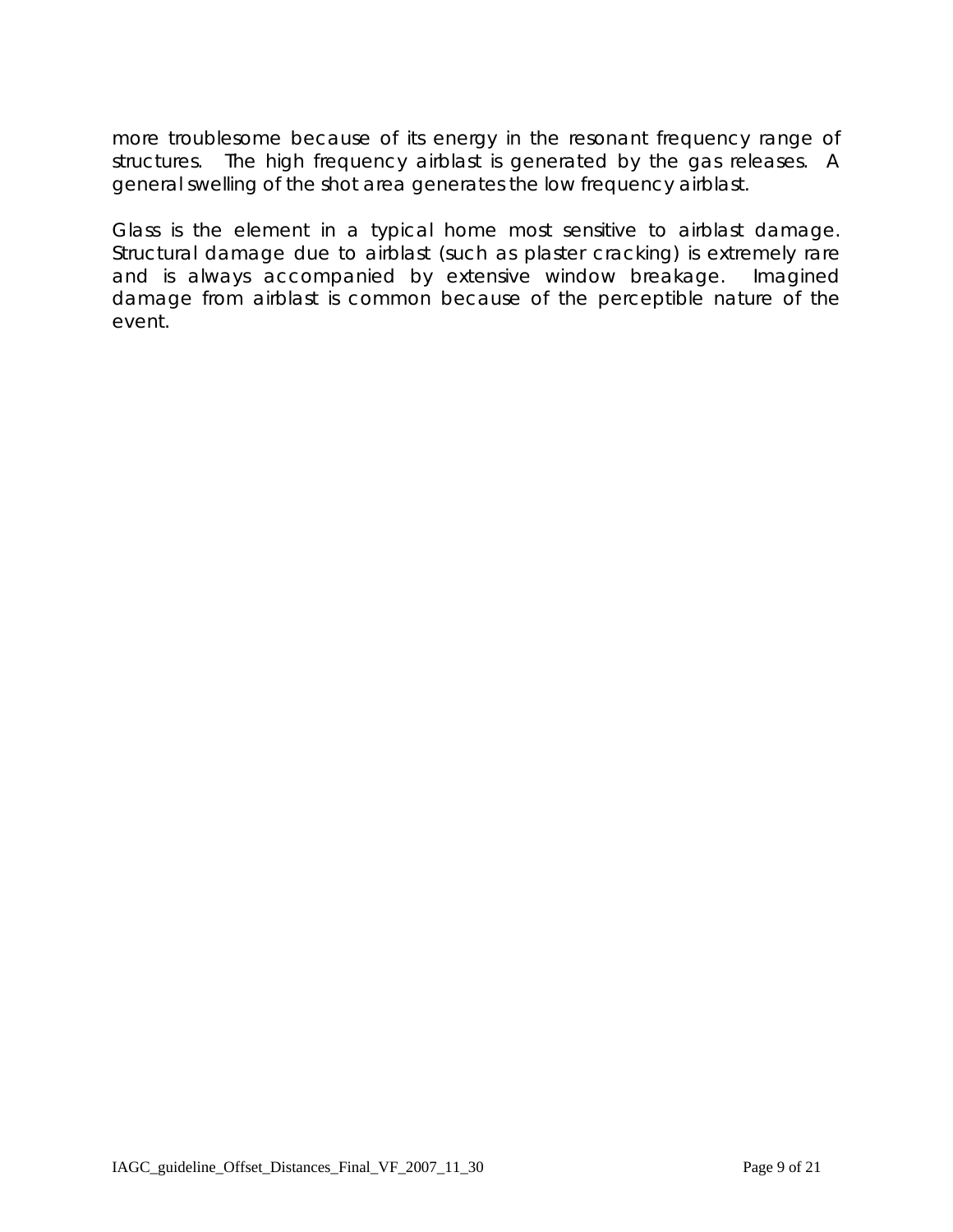## **STANDARDS**

The U.S. Bureau of Mines [USBM] and the Office of Surface Mining [OSMRE] recommend a safe vibration level of 0.5 in/sec [12 mms-1]. This is a conservative level that is safe for the most fragile of construction materials, plaster. USBM Report of Investigations 8507, Structure Response and Damage Produced by Ground Vibration From Surface Mine Blasting states that residential structures are most prone to damage as a result of vibration energy within the frequency range of 4-12 Hz and the 0.5 in/sec is recommended to preclude "threshold" damage to plaster on older structures. Maximum of 0.75 in/sec [18 mms-1] is recommended for the protection of modern drywall interior construction.

Above 12 Hz the allowable vibration increases as the frequency increases up to 40 Hz. Above 40 Hz, a constant 2.0 in/sec [50 mms-1] is recommended to protect the interior walls and ceilings of structures, regardless of construction material.

A graphic representation of the USBM recommended criteria is shown below [1 in/sec=25mms-1].

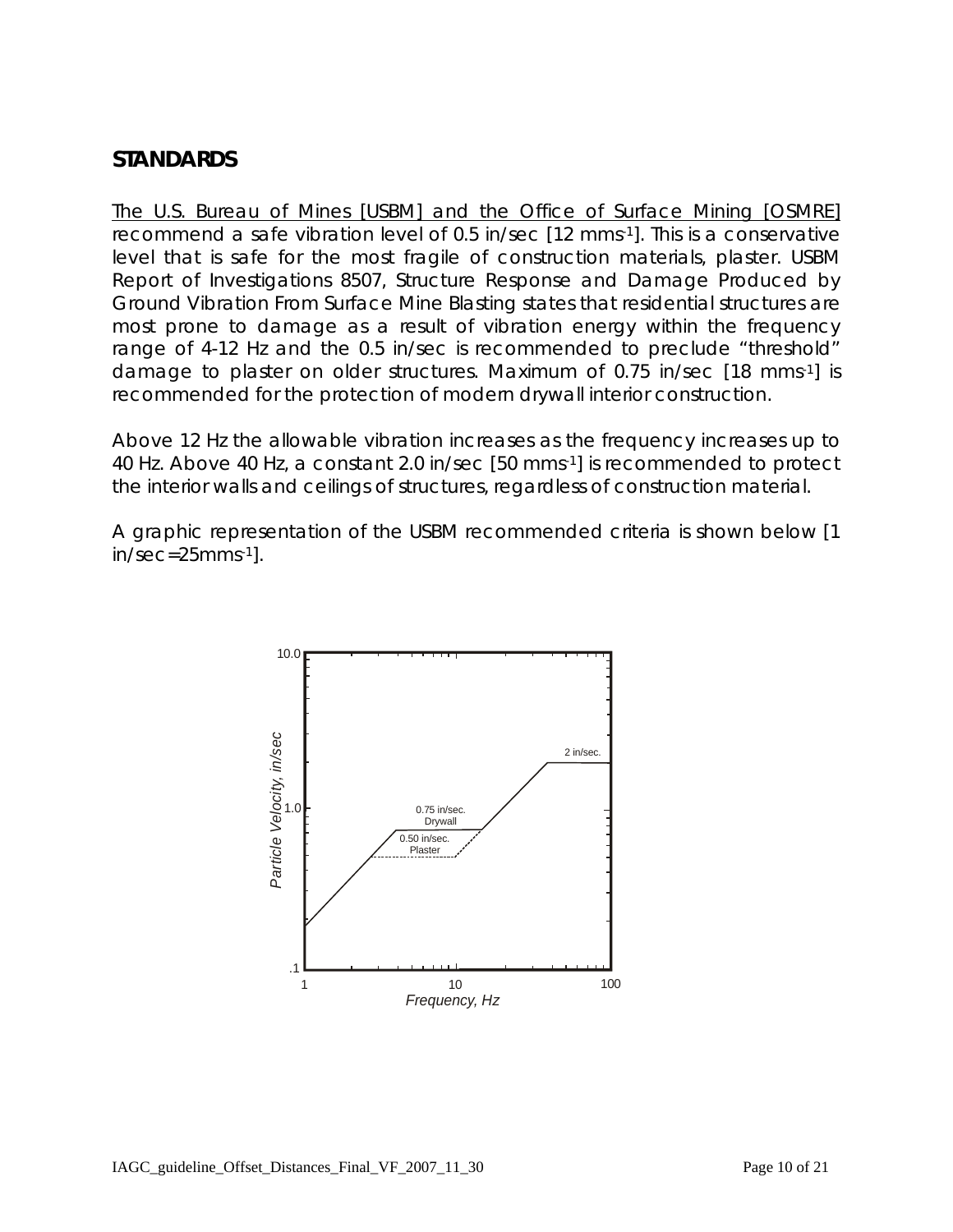Pipeline studies undertaken by USBM have indicated that a ppv of 125 mms-1 measured at the surface is a safe-level criterion for grade B or better steel pipelines. The same criterion is recommended for SDR 26 or better PVC pipe. Also, no adjustment is necessary for pipeline age, assuming the protective coating is intact, unless the pipeline is known to be at risk from previous damage or other causes.

The same safe-level criterion of 125 mms-1 also appears applicable to vertical steel-cased wells.

British Standard BS 7385 Part 1 1990 discusses the measurement of vibration in buildings and in general terms. BS 7385 Part 2 is a definitive standard in terms of relevant vibration damage criteria for the prevention of structural damage, against which the likelihood of building damage can be assessed.

Guide values are provided for damage with respect to 3 damage classifications:

- Cosmetic or threshold damage the formation of hairline cracks or the growth of existing cracks in plaster, drywall surfaces or mortar joints. At a  $r_{\text{frequency}}$  of 4Hz the guide value is 15mms $\cdot$ 1 ppv, increasing to 20mms $\cdot$ 1 at 15 Hz and 50mms-1 at 40 Hz and above.
- Minor damage the formation of large cracks or loosening and falling of plaster on drywall surfaces or cracks through bricks/concrete blocks. Minor damage is possible at vibration magnitudes that are greater than twice those given for the possible onset of cosmetic damage.
- Major or structural damage damage to structural elements of a building. Structural damage is possible at vibration magnitudes that are greater than four times those given for the possible onset of cosmetic damage.

| <b>Transient Vibration Guide Values for Cosmetic Damage - BS 7385</b> |                                                                                                  |                                                                                       |                                                                    |  |  |
|-----------------------------------------------------------------------|--------------------------------------------------------------------------------------------------|---------------------------------------------------------------------------------------|--------------------------------------------------------------------|--|--|
| Line                                                                  | <b>Type of Building</b>                                                                          | Peak Component Particle Velocity in<br>Frequency<br><b>Range of Predominant Pulse</b> |                                                                    |  |  |
|                                                                       |                                                                                                  | 4 Hz to 15 Hz                                                                         | 15 Hz and Above                                                    |  |  |
|                                                                       | Reinforced or framed structures<br>Industrial and<br>heavy<br>commercial buildings               | 50 mm/s at 4 Hz<br>and above                                                          |                                                                    |  |  |
| $\overline{2}$                                                        | Un-reinforced or light framed<br>structures<br>Residential or light commercial<br>type buildings | 15 mm/s at 4 Hz<br>increasing to 20<br>$mm/s$ at 15 Hz                                | 20 mm/s at 15 Hz<br>increasing to 50<br>mm/s at 40 Hz<br>and above |  |  |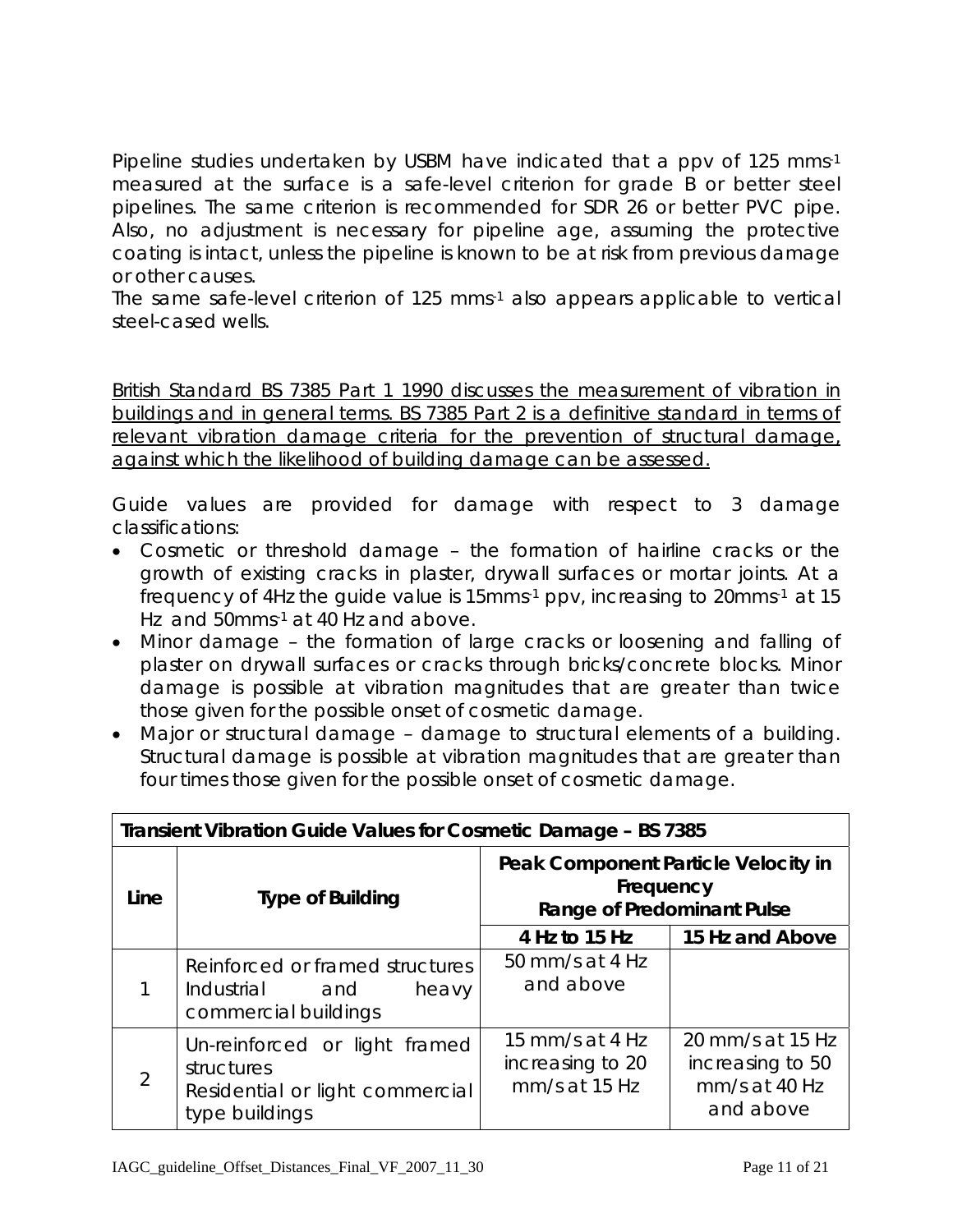Engineered structures such as industrial and heavy commercial buildings and underground constructions are able to sustain higher levels of vibration than residential type properties by virtue of their more robust design.

#### BS 6472 1992 Evaluates human exposure to vibration in buildings.

Appendix C gives guidance on satisfactory levels for human exposure to vibration from blasting. For blast induced vibration, it recommends the satisfactory vibration levels for human exposure should not be exceeded by more than 10% of the blasts and that no blast should give rise to vibration which exceeds the same level by more than 50%. For blast vibration up to three blasts per day, the human exposure vibration level is 8.5 mm/s (peak particle velocity) for occupants of residential buildings during daytime. Normally, night-time blasting is not permitted but, when it is, the nominated acceptable level is 2.8 mm/s.

DIN Standard 4150 is used almost exclusively in Europe.

This standard is also used extensively in the Middle East and CIS states in the absence of local standards.

This standard contains instructions for the determination and estimation of the effects on structures including buried pipe work (part 3), and persons in buildings (part 2) caused by vibrations.

Specific instructions are given for the measurement of vibrations and instruments used to perform it shall meet the requirements specified in DIN45669 standard.

| SHOIT-TEHTI VIDI ATIOH OH STIUCTULES |                                                                                                                           |                                       |                             |                              |                                                                                |
|--------------------------------------|---------------------------------------------------------------------------------------------------------------------------|---------------------------------------|-----------------------------|------------------------------|--------------------------------------------------------------------------------|
|                                      |                                                                                                                           | Guideline values for velocity in mm/s |                             |                              |                                                                                |
| Line                                 | Type of structure                                                                                                         | 1 Hz<br>to<br><b>10 Hz</b>            | <b>10 Hz</b><br>to<br>50 Hz | 50 Hz<br>to<br>100<br>$Hz^*$ | <b>Vibration at horizontal</b><br>plane of highest floor<br>at all frequencies |
|                                      | <b>Buildings</b><br>for<br>used<br>commercial<br>purposes,<br>buildings, and<br>industrial<br>buildings of similar design | 20                                    | $20$ to<br>40               | $40$ to<br>50                | 40                                                                             |
| $\overline{2}$                       | Dwellings and buildings of<br>similar<br>design<br>and/or<br>occupancy                                                    | 5                                     | 5 to 15                     | 15 <sub>to</sub><br>20       | 15                                                                             |
| 3                                    | Structures that, because                                                                                                  | 3                                     | $3$ to $8$                  | 8 to                         | 8                                                                              |

**Guidelines values for vibration velocity to be used when evaluating the effects of short-term vibration on structures**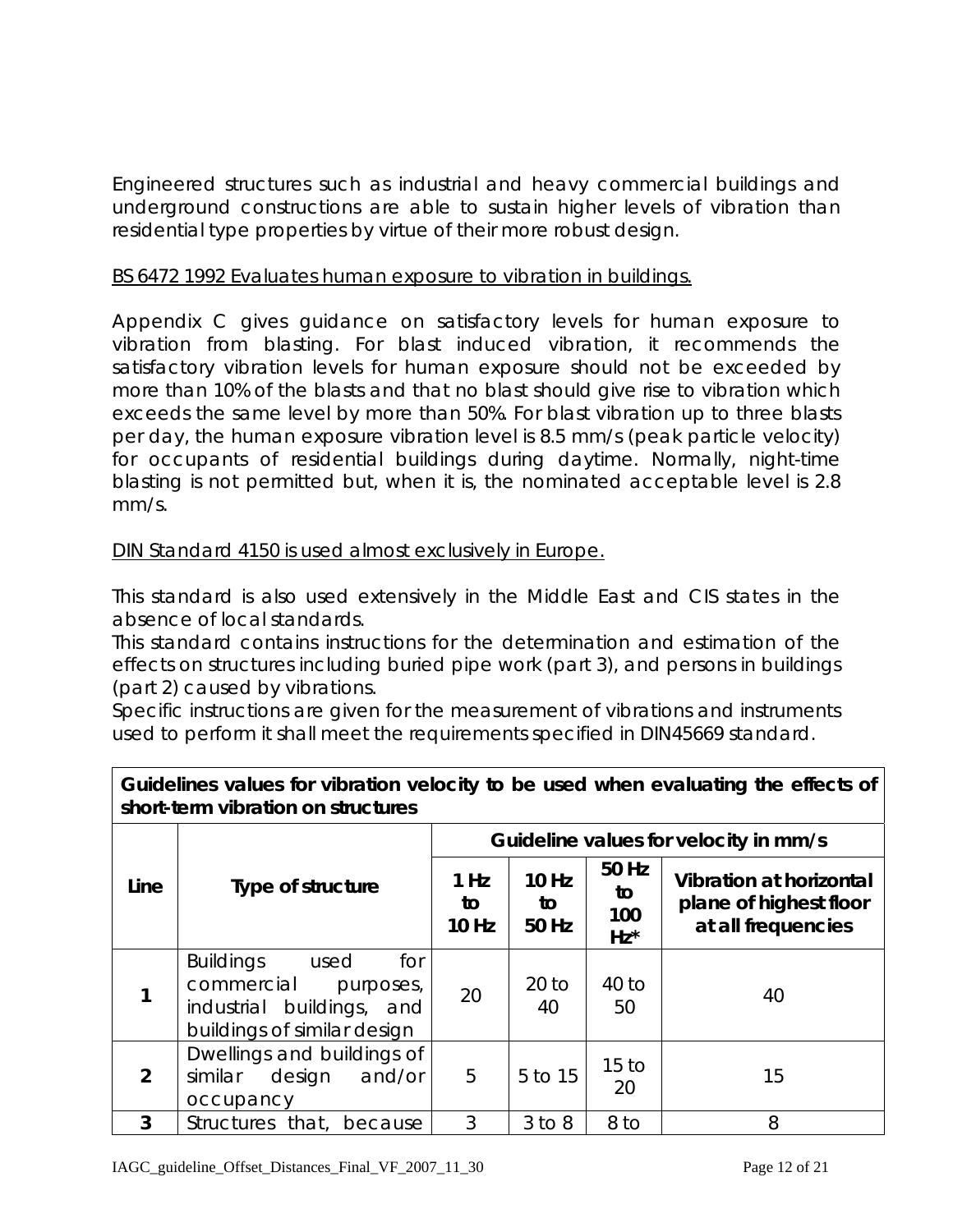|                                                                               | particular<br>their<br>0f    |  |  | 10 |  |
|-------------------------------------------------------------------------------|------------------------------|--|--|----|--|
|                                                                               | sensitivity to vibration,    |  |  |    |  |
|                                                                               | cannot be classified         |  |  |    |  |
|                                                                               | under lines 1 and 2 and      |  |  |    |  |
|                                                                               | are of great intrinsic value |  |  |    |  |
|                                                                               | (e.g.: listed buildings      |  |  |    |  |
|                                                                               | under preservation order)    |  |  |    |  |
| * at frequencies above 100 Hz, the values given in this column may be used as |                              |  |  |    |  |
| minimum values                                                                |                              |  |  |    |  |

The Australian Standards Explosives Code AS 2187.2-1993 recommends criteria as the following table:

| Recommended Peak Particle Velocity - AS 2187.2                                                    |                                     |  |  |  |
|---------------------------------------------------------------------------------------------------|-------------------------------------|--|--|--|
| <b>Type of Building or Structure</b>                                                              | Peak<br>Particle<br><b>Velocity</b> |  |  |  |
| Houses and low-rise residential buildings; commercial buildings not<br>included below             | $10 \text{ mm/s}$                   |  |  |  |
| Commercial and industrial buildings or structures of reinforced<br>concrete or steel construction | $25 \text{ mm/s}$                   |  |  |  |

The standard goes on to say that the likelihood of damage in residential areas starts to increase at ground vibration levels above 10 mm/s (peak particle velocity). Structures which may be particularly susceptible to ground vibration should be examined on an individual basis. Peak particle velocity may not be the appropriate criterion for determination of damage. In the absence of a particular site-specific study which may determine the appropriate damage criterion, then peak particle velocity is suggested as the damage criterion and a maximum level of 5 mm/s is recommended for blast design purposes, as experience has shown that damage is unlikely to occur at ground vibration levels below this level.

The New Zealand standard NZS 4403 1976, Code of Practice for Storage, handling and use of explosives may be referenced.

Guidelines for the Use of Explosives In or Near Canadian Fisheries Waters may be referenced. The detonation of explosives in or near water produces compressive shock waves characterized by a rapid rise to a high peak pressure followed by a rapid decay to below ambient hydrostatic pressure. The latter pressure deficit causes most impacts on fish.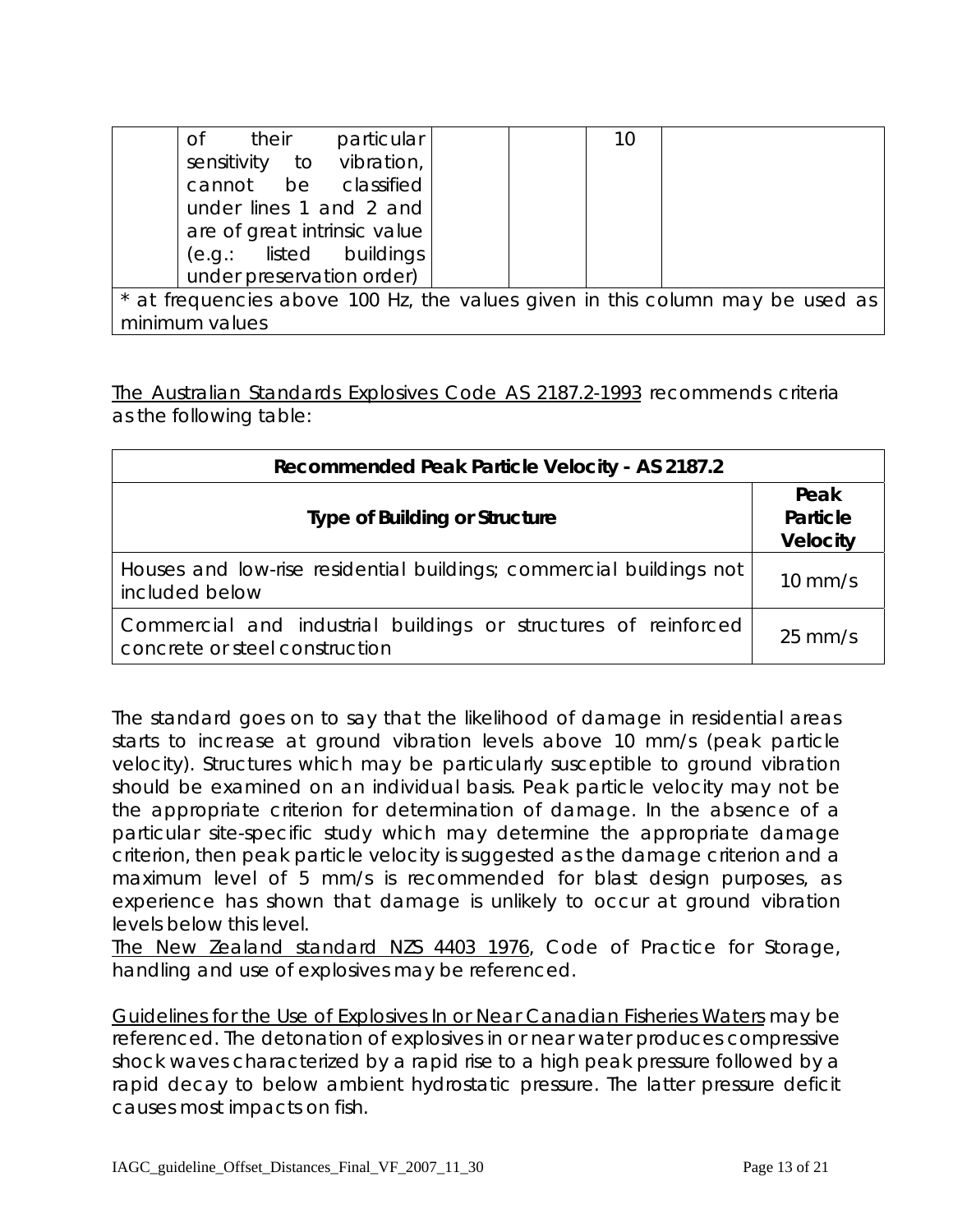Studies show that an overpressure in excess of 100 kPa will result in these effects. The degree of damage is related to the explosive type, charge size and pattern together with the offset distance water depth and fish species, age and size.

This standard does not attempt to relate ppv to overpressure value.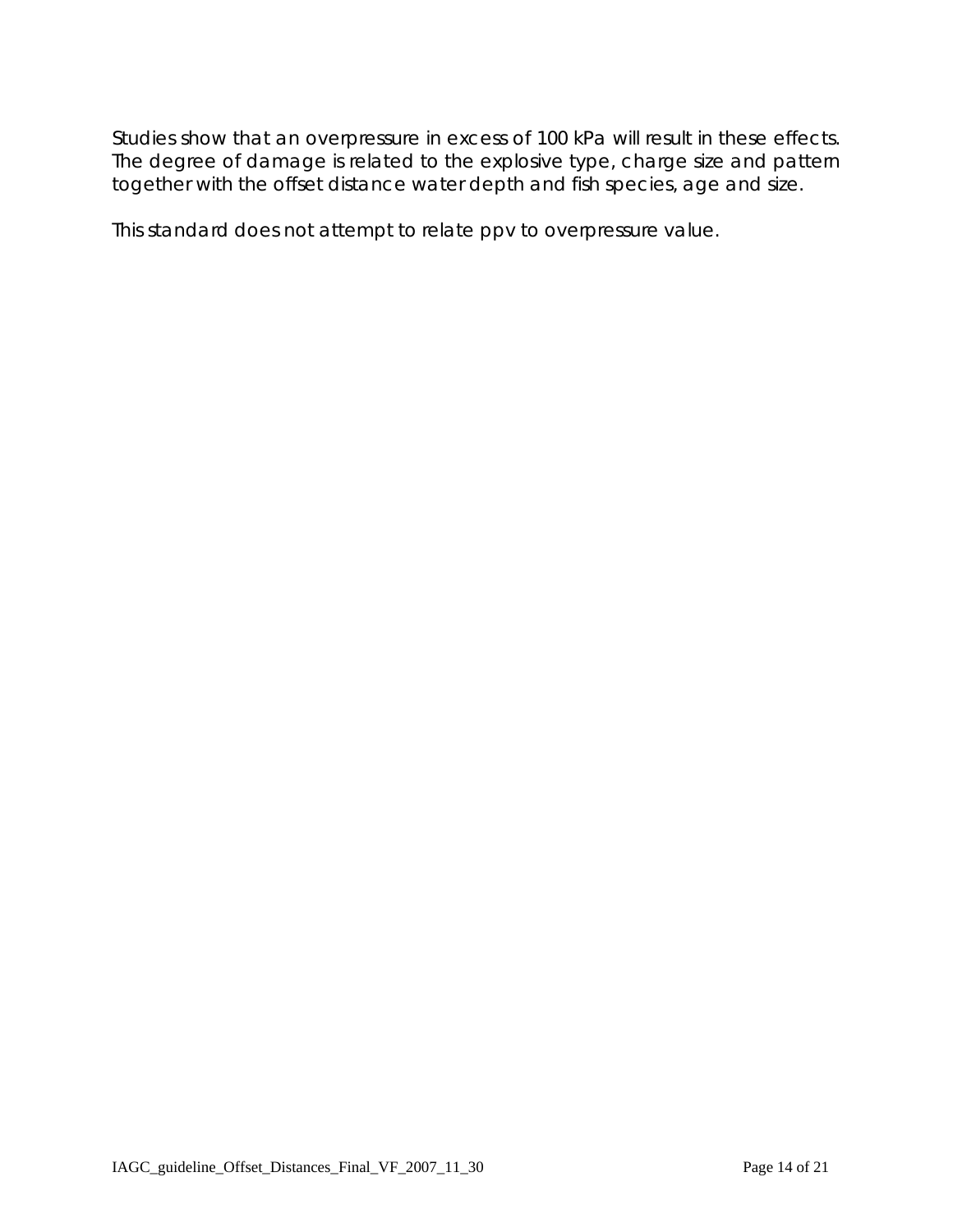## **HUMAN FACTORS**

Human response to blast or vibroseis induced ground vibration is a relatively complex phenomenon and is dependant on a range of factors of which the actual vibration magnitude is only one and not necessarily the most important. It is well recognised that the human body is very sensitive to the onset of vibration and while this may vary significantly between individuals, a person will generally become aware at levels or around 1.5mms-1 ppv and under some circumstances as low as 0.5 mms-1.

Once a received vibration is greater than an individual's perception threshold then it is possible for concern to be expressed about the source. Such concern usually relates to the vibration's potential for causing damage to the complainant's property.

The degree of concern and whether it leads to complaints is governed by many factors perhaps the most obvious is the vibration itself, in terms of magnitude, duration and frequency. As the vibration magnitude at which complaints arise varies so greatly from site to site, no common complaint threshold exists. This is partly a reflection that individuals are very poor at distinguishing between vibrations of differing magnitudes.

BS 6472 indicates Vibration Dose Values [VDVs] at which complaints are probable. VDVs may be derived from the ppv but are not discussed in this standard.

The following table provides a useful comparison [1 IPS – 25 mms-1]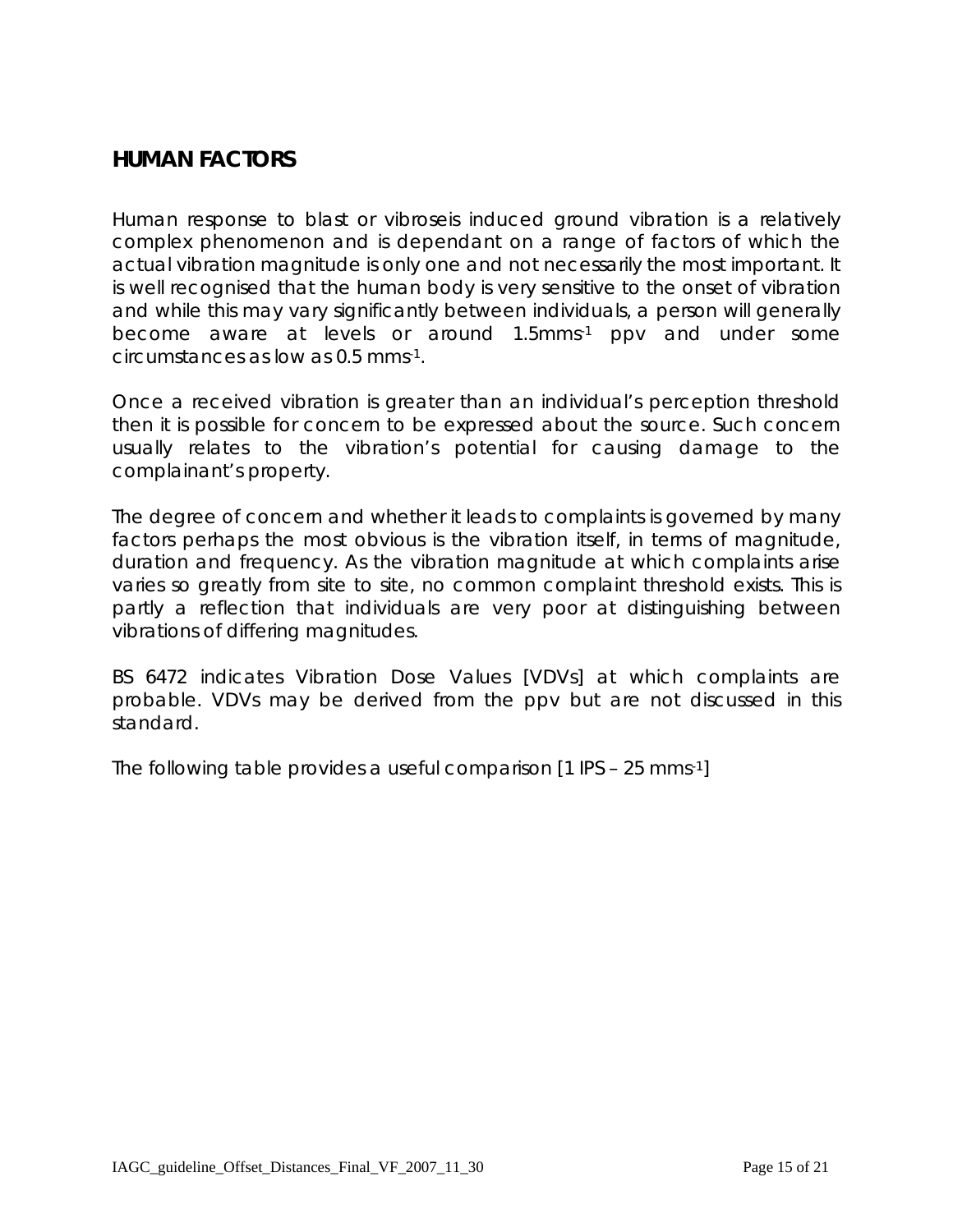

#### **Vibrations Levels of Everyday Activities**

The following table indicates the subjective response of the human body to vibratory motion  $[1 \text{ in/sec} = 25 \text{mm} s^{-1}]$ .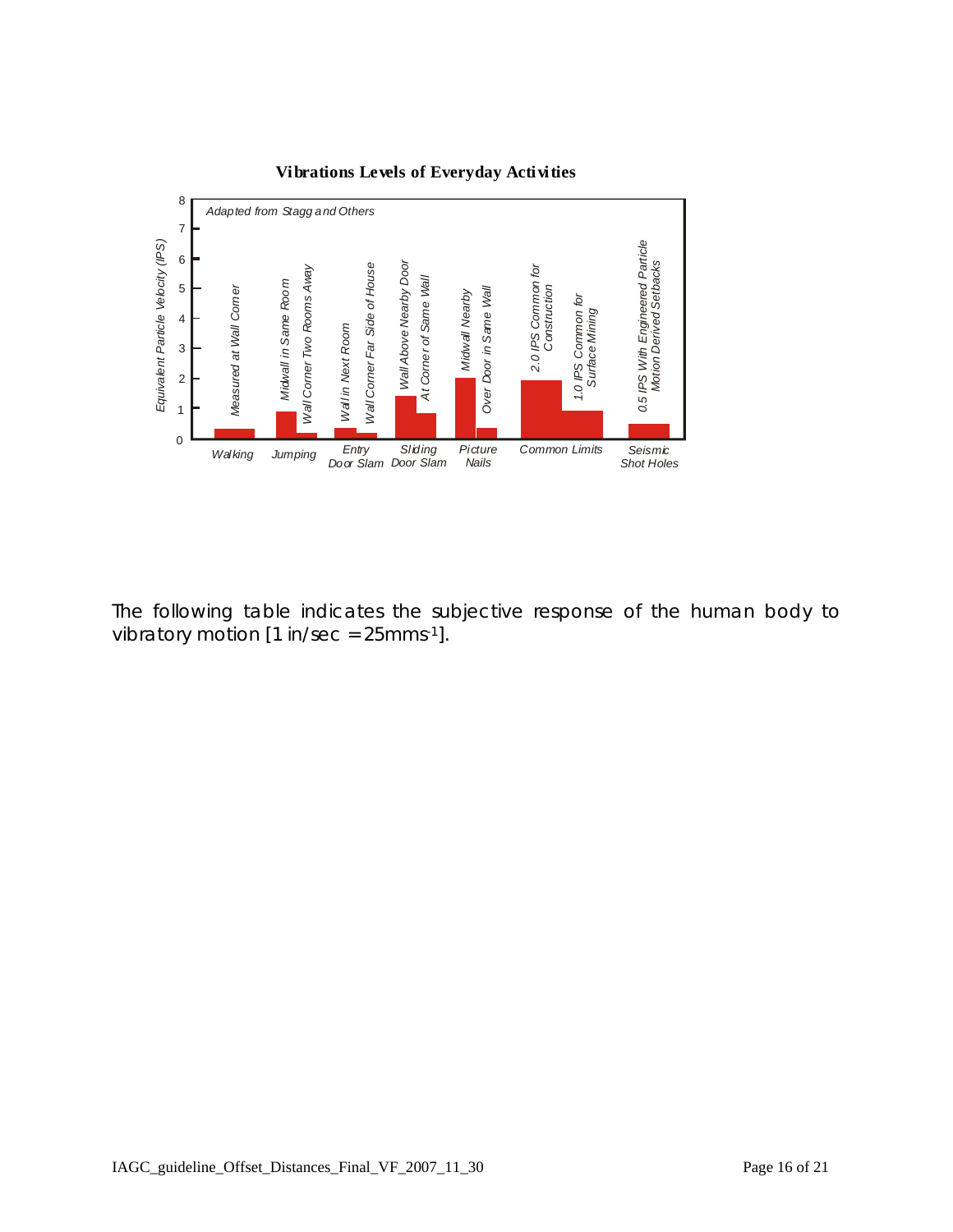

In conclusion, while human perception of vibrations may coincide more or less with the DIN standard for ancient, historic buildings in poor condition, sound modern buildings are probably quite capable of withstanding ppv levels of 50 mms-1, a level intolerable to human beings.

This has two implications; for sound buildings, if people are not really alarmed by vibration levels these are probably well below damage threshold. For higher vibration levels, people management [perception] will need much attention, well before safe ppv levels for sound buildings are exceeded.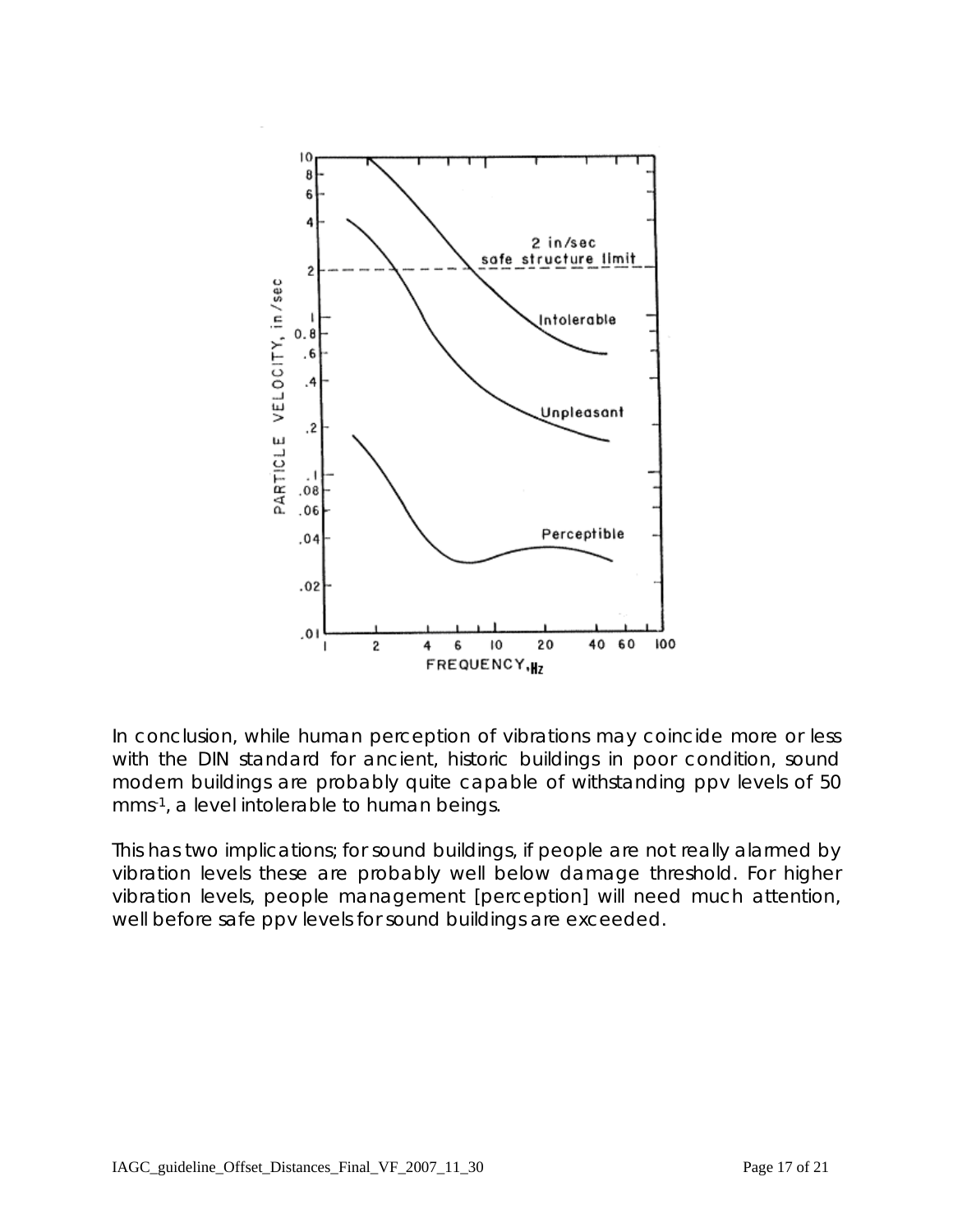## **COMPETENCE**

Irrespective of which method is used, the contractor will be required to utilize and verify competency in following these guidelines.

The competency will include planning, establishing and following procedure, selection of competent personnel and selection of correct and calibrated equipment.

It must be decided if the work will be conducted "in-house" or contracted to a specialist vibrometric expert. Selection of the most suitable and competent vibrometric expert is critical.

A vibrometric expert may be utilized for the complete works or may be contracted only for methodology planning and procedure establishment.

#### **INSTRUMENTATION**

#### **Selection**

Ground vibration monitoring should meet all regulatory criteria. In the case of shot hole seismic exploration ground motion should be measured in the frequency band of 2 – 250 Hertz and air overpressure should be measured in the frequency band of 2-250 Hertz. Excellent recommendations for explosives monitoring are established by the International Society of Explosives Engineers ( [www.isee.org](http://www.isee.org/) ).

Particle velocity is the parameter that is the best predictor of potential structural damage from ground motion in the 2-250 Hertz frequency band. Instrumentation that accurately measures ground vibration in the above mentioned frequency band can provide particle velocities, and with processing accelerations and/or displacements.

Monitoring and measurement is normally of ground motion only. Air overpressure is not normally monitored. In urban environments it may be advantageous to measure sound to assure compliance with local noise regulation.

#### **Calibration**

IAGC\_guideline\_Offset\_Distances\_Final\_VF\_2007\_11\_30 Page 18 of 21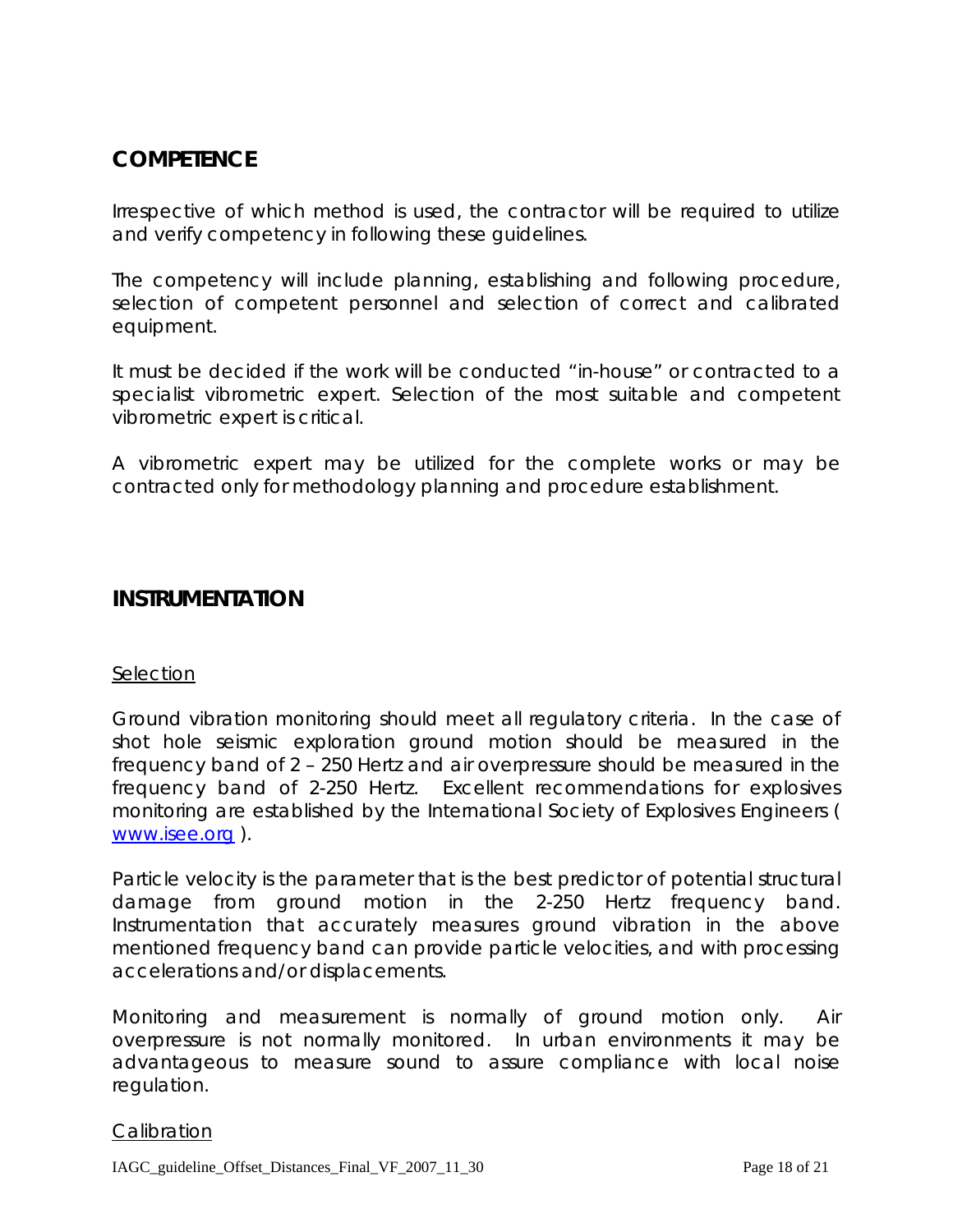Instrumentation should be calibrated to meet all regulations and manufacturers recommendations. It is typical to require annual calibration traceable to a National standard. Daily sensor check of the instrumentation is recommended to confirm calibration.

#### **Operation**

Operation of monitoring equipment should be attempted only by a qualified, trained, geotechnical professional. Third party monitoring provides the greatest degree of liability protection because it is conducted by a trained party with specific expertise. In addition to applicable operation of the measurement device, accurate field notes describing the location of each individual reading is essential.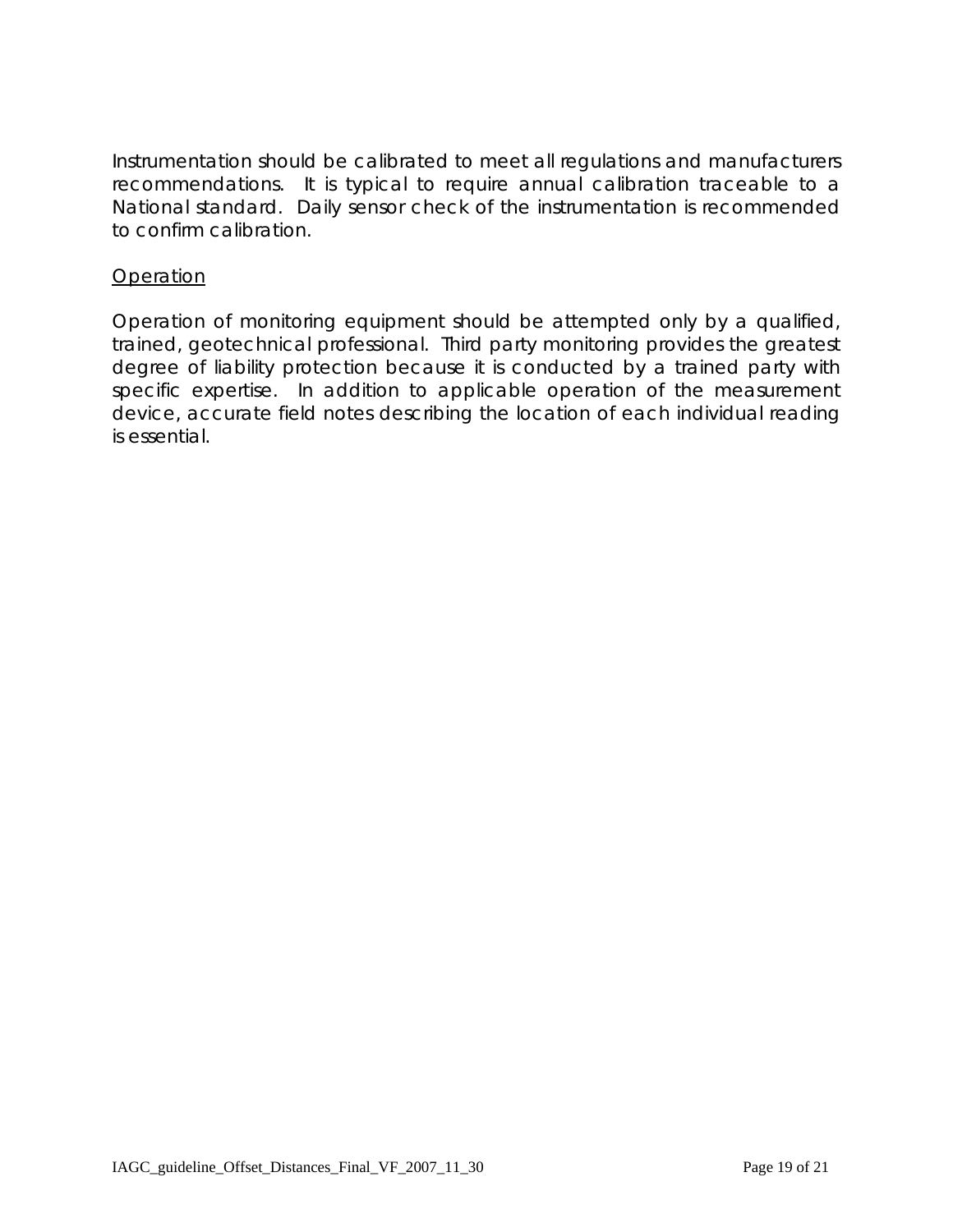## **APPENDICES**

- **Appendix 1 USBM Standard <http://www.msha.gov/TRAINING/LIBRARY/BureauofMines.htm> <http://www.msha.gov/>**
- **Appendix 2 DIN 4150 Standard [http://www.din.de](http://www.din.de/)**
- **Appendix 3 BS Standard [http://www.bsi-global.com](http://www.bsi-global.com/)**
- **Appendix 4 NZ Standard [http://www.standards.co.nz](http://www.standards.co.nz/)**
- **Appendix 5 IN Standard [http://www.iso.org](http://www.iso.org/)**
- **Appendix 6 Australian Standard [http://www.standards.org.au](http://www.standards.org.au/)**